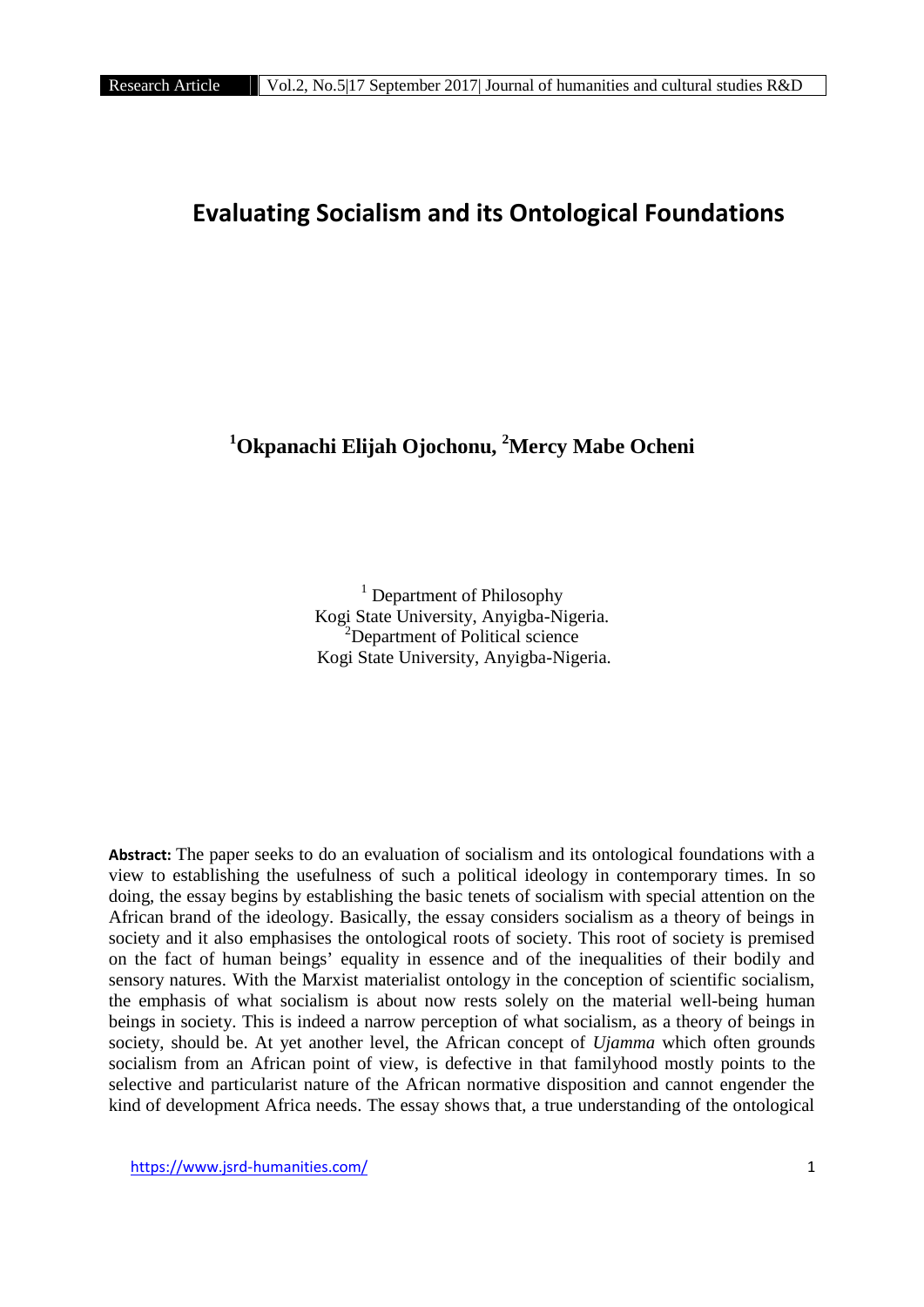roots of society is what can really aid the breaking of the sceptre of capitalism of contemporary life in society.

**Key Words:** Socialism, Ontology, Ujamma, Marxism

## **Introduction**

Johan Fornäs in writing the introduction to the 6th Volume of *Culture Unbound: Journal of Current Cultural Research* titled: "Capitalism: Current Crisis and Cultural Critique" begins by noting that,

Capitalism is today again the focus of critical discourse. The virally spreading waves of financial crisis have lent renewed urgency to the critique of capitalism's specific historical way of organising modern societies. New movements and leading economists share a growing doubt about the sustainability of the capitalist mode of production. This has simultaneously given rise to a wider interest in Karl Marx's economy critique as a major inspiration (Fornäs, 2014: 15).

The wide interest in Karl Marx's economy critique referred to above has taken diverse forms. Prominent among them is the perspective developed by Dimitris P. Sotiropoulos, John Milios, and Spyros Lapatsioras in their edited volume titled *A Political Economy of Contemporary Capitalism and its Crisis: Demystifying Finance* (2013). The most captivating section of the essay was the section on 'rethinking finance' and this was done using the Marxist framework as the addition to the section suggests. In all, the failures of capitalism, especially in its financial form, is the key reason for contemporary interests in socialism, particularly the Marxist variant. But the attempts at grounding modern economic features on socialism, particularly of the Marxist slant, needs further assessments in order at adequately establish its credentials as a worthy alternative to capitalism. This assessment is the focus of this essay and this essay focuses on exploring the ontological credentials of socialism. Basically, the essay considers socialism as a theory of beings in society and it also emphasises the ontological roots of society. This root of society is premised on the fact of human beings' equality in essence and of the inequalities of their bodily and sensory natures. With the Marxist materialist ontology in the conception of scientific socialism, the emphasis of what socialism is about now rests solely on the material well-being human beings in society. This is indeed a narrow perception of what socialism, as a theory of beings in society, should be. At yet another level, the African concept of *Ujamma* which often grounds socialism from an African point of view, is defective in that familyhood mostly points to the selective and particularist nature of the African normative disposition and cannot engender the kind of development Africa needs. The essay shows that, a true understanding of the ontological roots of society is what can really aid the breaking of the sceptre of capitalism of contemporary life in society.

#### **Ontology As the Science of Being**

Ontology can basically be said to be the science of being. It is that branch of Metaphysics which focuses on the study of being as being. Etymologically, it is derived from the two Greek words, *onta* meaning existence and *logos* meaning discourse*.* It is the study of the nature and meaning of being (Aja, 2001: 4). The uniqueness of this field of study stem from the fact that it studies the most basic quality of all things which is not within the sphere of other disciplines. This because all that are in existence share one elusive property: being or existence. This quality or property is what concerns ontology. Aja further contends that, "ontology does not consider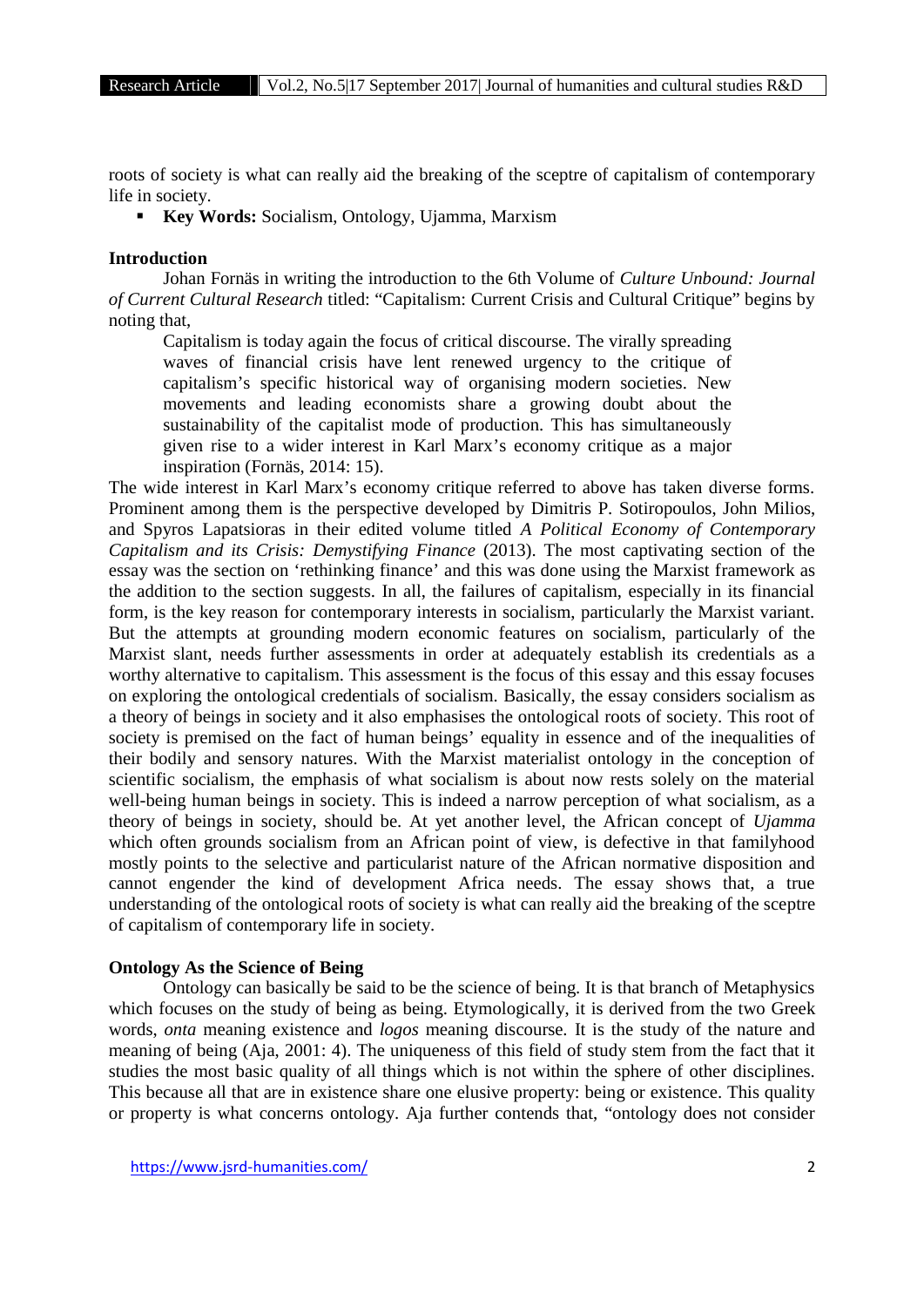beings either from a material or immaterial aspects; rather it considers them under the general features which are common to all things and which are attributes or determinations of being in general or being as such" (Aja, 2001: 5).

Ontology as an attempt at elucidating the nature of being is also an attempt at elucidating the essence of man. It is therefore also interested in the essence of man. For the essence of being also encapsulates the essence of man (Iwuchukwu, 1998: 82). Going further, Iwuchukwu still avers that, "since ontology is a way of encountering being, with man as the subject of the encounter, the nature of the subject necessarily delineates the scope of this encounter and, in a way, also determines the outcome. Limited in space and time, man can only take hold, in knowledge, of what is available of the object, that is, of being" (Iwuchukwu, 1998: 83). This claim raises the idea of perspectives within ontology.

With regard to the question of perspectives, Aja also submits that,

each culture's understanding of what 'being' or 'reality' is, is relative to that culture. This is because reference is inscrutable and if this is granted, it must have a consequence for ontology. Thus, the question of what exists is seen as a matter of what our theory commits us to... As such, once we try to spell out what such a claim involves in particular cases, the relativity of ontological claims become evident. On this ground, we can talk of Western ontology as distinct from African or Oriental ontologies (Aja, 2001: 5).

This claim is very important for, even though we shall be looking at the ontological basis for socialism generally, we shall also consider the ontological foundation of African Socialism too.

As a summary of the basic claim here, we submit that ontology is the science of being as being. It is a way of encountering being and man is the subject of this encounter. And since man is limited in space and time, this encounter cannot but be from a perspective and hence, the idea of different ontologies. Now we shall try to consider socialism as a theory of beings (men) in society.

## **Socialism As A Theory of Beings in Society**

Socialism in its simplest form can be said to be, "a theory and a movement aiming at the collective organization of the community in the interests of the mass of the people through the common ownership and collective control of the means of production and exchange" (Appadorai, 1975: 115). It is also important to note, at this point, that socialism arose as a reaction to the excesses of capitalism. For the socialists, private ownership of the means of production and the desire for private profit are the root causes of the excesses of capitalism. For this reason, socialism advocates an abolition of private ownership of the means of production and desire for profit. And in its place socialism advocates the common ownership and control of the means of production. To the above was later added the idea of the central planning (Appadorai, 1975: 116). The idea of central planning was an influence from Soviet Socialism.

Broadly speaking, socialism can be broken into its evolutionary and revolutionary forms. To this, I add its African form. For O. P. Gauba, revolutionary socialism "seeks to introduce socialism in its totality so as to replace the capitalist system by the socialist system" (2003: 39). It makes a direct attack on the prevailing conditions of the social order. They hold that revolution or direct action is the only effective method of bringing into existence the new society. Under this kind of socialism we have the Marxists, the syndicalists, as well as guild socialism.

On the other hand, we have evolutionary socialism. This kind of socialism is achieved by the evolutionary process or by degrees, not by wholesale transformation of the society in a single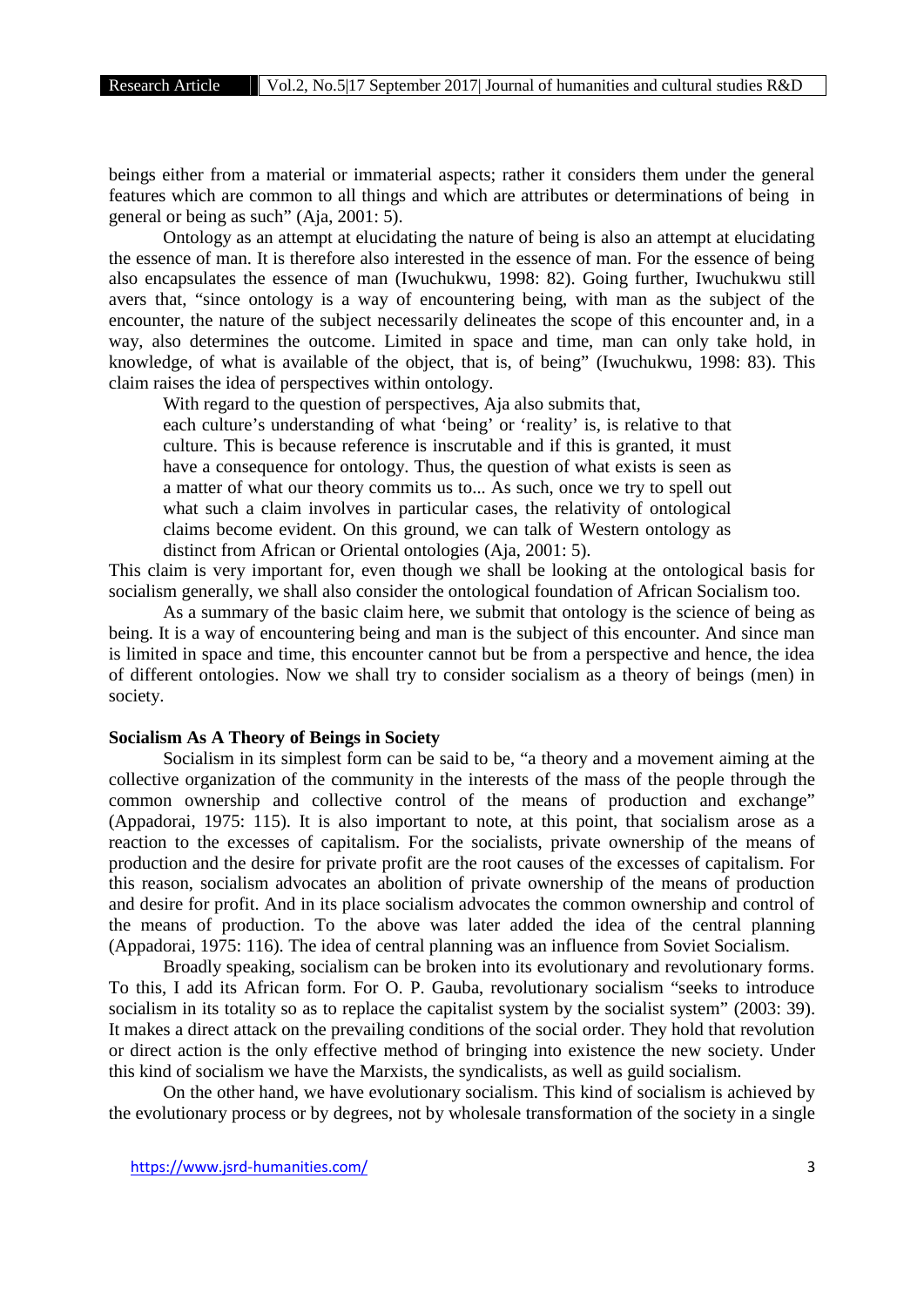stroke (Gauba, 2003: 39). This kind of socialism admits an attitude of 'compromise'- a compromise between capitalism and socialism, so that the capitalist system is allowed to continue with some of the changes here and there in the socialist direction. This kind of socialism, therefore, belongs to the liberal tradition in socialism. These believe that constitutional methods are not only possible in dealing with capitalist excesses, but also that this method (constitutional) has more lasting effects. Here we have: Fabian socialism, revisionism, and German Social democracy as some types.

From the African point of view, Julius Nyerere's *Ujamaa* best describes African socialism. "*Ujamaa* is a Swahili word which means Familyhood; Nyerere uses it to translate African socialism since the root of African Socialism is the idea of Familyhood" (Nwoko, 1988: 248). The major difference between this brand of socialism and the ones above is the fact that Nyerere does not see it as a reaction to capitalism. This is because, Nyerere thinks it was already rooted in the African nature and culture even before the coming of the colonial masters (Afisi, 2009: 33). It is original to the African. Capitalism only came to hamper its full blooming. These other forms of socialism Nyerere calls doctrinaire socialism. And this kind of socialism "seeks to build its happy society on a philosophy of inevitable conflict between man and man" (Nyerere, 1968: 12). After making this basic distinction, Nyerere goes ahead to give the details of this African socialism.

As a theory of beings in society, it stresses the fraternal aspect of human beings. It abhors exploitation, cherishes emancipation and wealth for all. It believes in the fundamental equality of humans in their essences. It believes not just in the equality of opportunity, but also in the equality of outcome for people in society. This is why it places so much emphasis on the central regulation of societal activities. The truth of all of these is also made manifest in the socialist maxim 'from all according to their ability, to all according to their needs'. Based on this unique quality in man (the ability to fraternise) socialism builds a theory of society. But then, what is the rationality behind developing an ontology for society generally? This question we shall address in the next section.

## **Ontological Roots of Society: A Prelude to the Socialist Ontology**

As an answer to the question, what is the ontological root of society, Njoku writes that "an answer to this question will first seek to establish the reason in human nature why individual nature require integration through mutual association and why they are capable of this" (Njoku, 2002: 30). By the above, one discover that the need for society is firmly fixed in man's nature, as the one who lives in society. Here in, lies the ontology of society. In dealing with this issue, Njoku poses two questions: why does human nature require integration with others through co operation? What is it in human nature that makes this integration possible? He names them as: the fact of equality in essence and the fact of inequalities of bodily and sensory natures.

As for human's inequality in essence, the basic association is that humans are alike in their essential nature, possessing bodies and souls. Besides, the existential ends of humans require equal moral responsibility from all. This equality, in humans, rests upon the equality of their spiritual and moral nature. As for the inequality in bodily and sensory natures, Johannes Messner contends,

Consisting of a unity of body and spirit, human nature is individuated by particular qualities and faculties which make completion possible. By virtue of this individual inequality in powers and identity of the ends proper to their essential nature, men are predisposed to combine their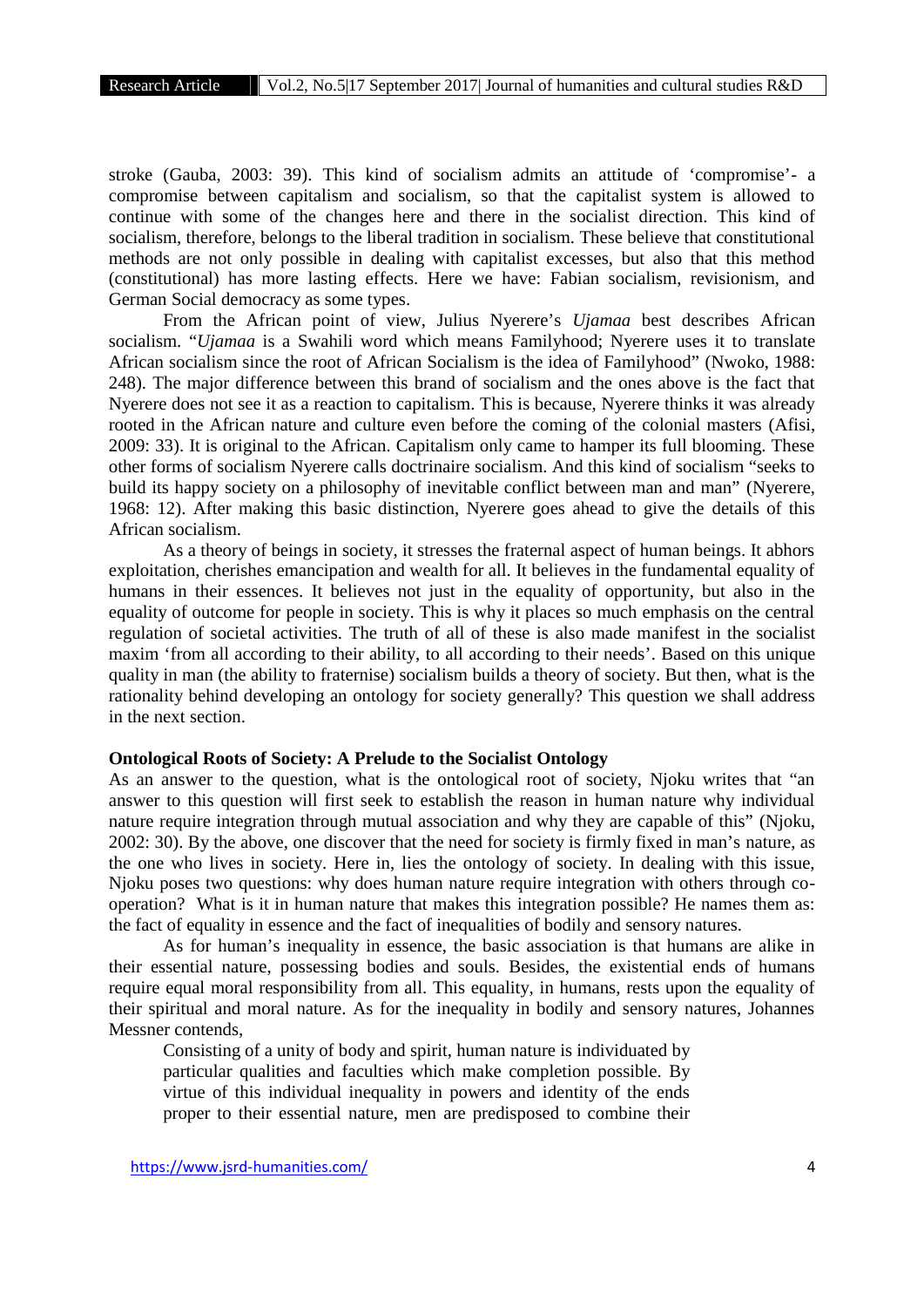qualities and powers to co-operate in order to attain to the integral human existence implied in these ends. Thus, man's social nature is rooted in the special character of his nature as a unity of body and spirit (Messner, 1965: 98).

As an embodied spirit, the spirit can become active only through the body. It is also limited by the body in comparison with the faculties and aspirations of the spirit. As such, the spirit, bound up with matter in human nature, is subject to the limitations of matter, hence the necessity of completion (Njoku, 2002: 302).

In line with the above, natural law philosophers have maintained that society is a specifically human reality. Animals' organizational abilities are only instinctual. If we must apply the word society to them, it can only be in an analogous sense. Also, pure spirits like angels are incapable of social life in the human sense, since their nature is fully equipped to realizes or attain their proper ends. Besides, Aristotle's assertion that he who is sufficient for himself is either a beast or a god, goes to show that animals and divine beings are excluded from the realm of society. Hence, for the ultimate fulfilment of their existential ends, humans need social interaction. From all of the above, we discover that society is ontologically rooted in man's nature. This is premised on the fact of the equality in human essence and inequality in bodily and sensory needs. Moreover, since ontology also focuses on the ends and goals of being and existence, and society exists to complete man's ends, society is ontologically rooted in man's nature.

From our discussion on ontology as the science of being, we mentioned the fact that, because of the limitedness in space and time of man who is the subject of ontology, there are always perspectives to the question of ontology. For this reason, we can talk about ontologies alongside ontology. Having looked at the ontological basis for society, in general, let us now consider the ontological basis for socialism and particularly, the ontological basis for African socialism. Let us now sees the ontological basis for socialism.

## **Ontology and The Socialist Enterprise**

Socialism at its fundamental base was a reaction to capitalism and it excesses. The seed for this mode of economic and political outlook was present in Marx's critique of the capitalist mode of production. Within Marx's philosophy too, can we distil the ontological basis for the alternative he proposes to capitalism. "Dialectical materialism represents the philosophical basis of Marxism" (Gauba, 2003: 32). By this, Marx takes over the dialectical method of Hegel and combines it with his materialism. But then, it must be note that socialism emerged as a purely economic theory as such, it was not too strong in ontology. Marx puts this so well when he avers that, "philosophers (such as Hegel) have only interpreted the world in various ways; the point, however, is to change it" (Tannenbaum, 1997: 251). As such, the focus of socialism was not really on giving any new interpretation of the world, but on changing the world.

Despite the above, socialism still had some ontological base. The basic tenet of this base is its materialistic nature. Engels commenting on this affirms that, "the final causes of all social change and political revolutions are to be sought, not in men's brains, not in man's better insight into eternal truth and justice, but in the changes of mode of production and exchange. They are to be sought, not in philosophy, but in the economics of each particular epoch" (Engles, 1892: 45). The basic claim here is that, the consciousness of humans does not determine their being, but it is their social being which determines their consciousness. "Matter (and not idea) is the essence of the universe and social institutions are a manifestation of changing material conditions" (Gauba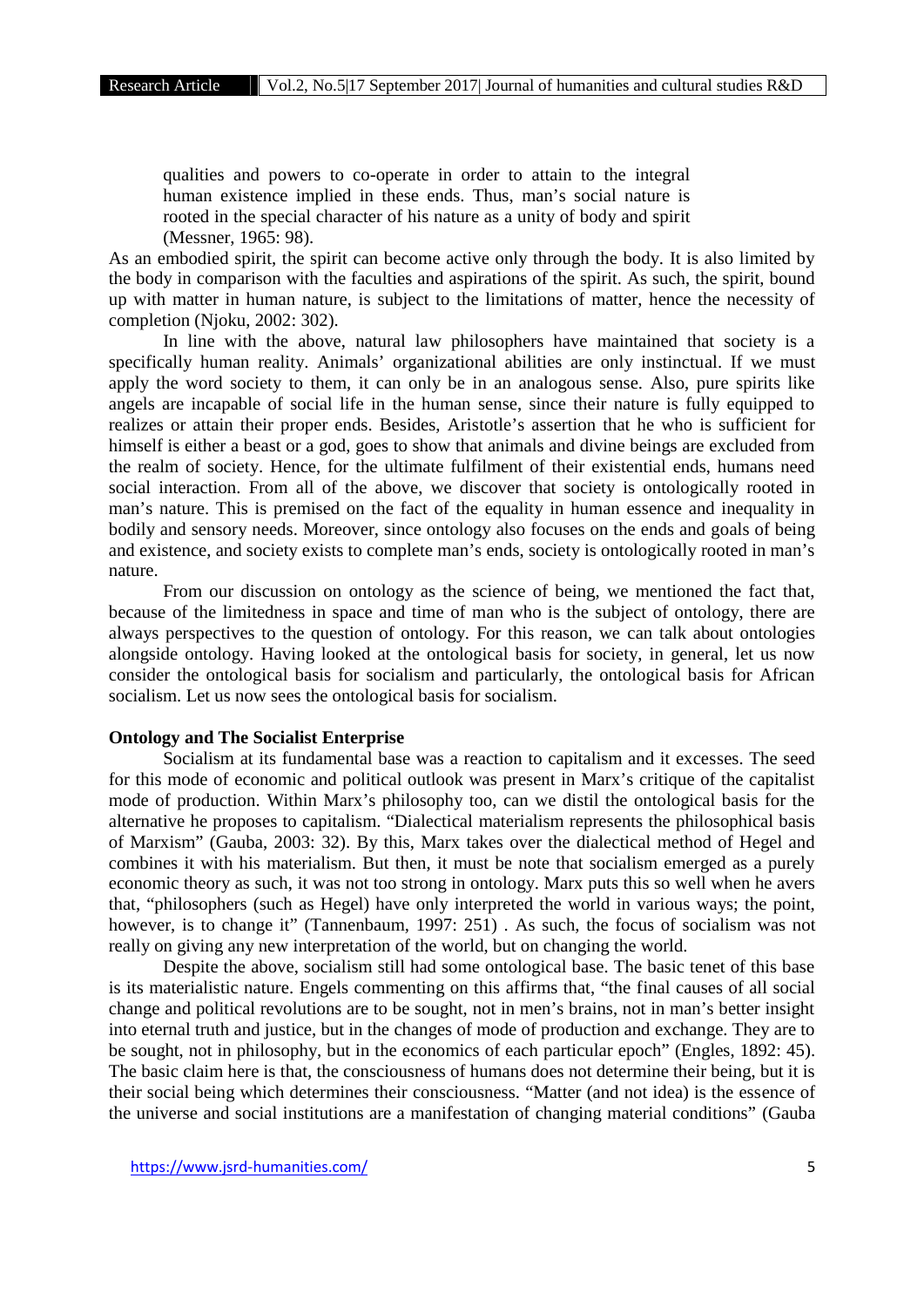2003: 32). In this regard, matter is the most important of the four Aristotelian causes. The metaphysics of materiality is what determines the metaphysics of obligation.

With regard to human nature, Marx in his *Manifesto of the Communist Party*, opines that "human nature is primarily determined by economics, and offers a radical philosophy, which also sees conflict as a consequence of the constraints of human existence" (Marx, 1967: 263). Elsewhere Marx asserts that man "is a social being, he is no abstraction squatting outside the world, but is himself, the human world, the state, society…The real nature of man is that he is a social and historical being" (Marx, 1972: 43). Thus Marx conceives man as a purely socio economic and historical being. Marx believes that a single assertion that all men are selfish, egoistic or altruistic does not offer us any understanding of ourselves, and must therefore not be accepted as an accurate description of the nature of the human being. The true nature of the human being in the Marxian account, according to Fayemi, is that "man by nature is social, economic, productive and dynamic being without alienation" (Fayemi, 2008: 2). From the Marxist paradigm, socialism develops the concept of man as a being akin to collective action, and as such works toward achieving an egalitarian society.

The concept of freedom within the socialist scheme is a further manifestation of the kind of ontology at work here. From the socialist point of view, freedom is not achieved when man's capacity for rational self-determination is guaranteed, but only when the material conditions for man's satisfying existence are met. Freedom, in Marxian terms, is the capacity of people to make decisions founded on recognised necessity, and to act with knowledge of the subject. It also means the human being's control over nature, over social relationships and over himself/herself (Zakharov, 1985: 115). From this Marxist conception, the idea of central control becomes paramount within the socialist context.

In sum, we have established here that, from the socialist point of view, it is the metaphysics of materiality that determines the metaphysics of obligation. Also that the concept of human nature at work here sees man more as a being made for co-operation rather than a self centred being. But in this state, he cannot be trusted with so much freedom as such this freedom can be sacrificed for sake of the satisfaction of the material needs of life. Given this ontological orientation in socialism, can African socialism be said to carry the same ontological orientation? This we shall now consider.

#### **Ontology and Socialism: The African Experience**

A unique concept of being underscores the uniqueness of the African concept of socialism. As was noted earlier, African socialism is based on the concept of Familyhood extend to the level of the tribe, and not just the tribe, but the whole of reality as well. As such, in the African context, socialism replicates what Aja refers to as a "spiritual commonwealth". That is, "the African political community is therefore best described as a spiritual commonwealth, involving the union of the living blood relatives, the dead and the gods of the community" (Aja, 1998: 385). For this kind of socialism, there is a unique kind of ontology.

For Placide Tempels, the African concept of being is dynamic, as against the Western conception which is static (Tempels, 1957: 51). The static nature of this Western conception of being results from the truth of the principle of non-contradiction that says a thing cannot both be and not be at the same time. But in the African context, things can both and not be at the same time and this explains the dynamism of the African concept of being. The being here is not just anything that is, but is force. As Tempels puts it, "force is not just for them an adventitious accidental reality. For is even more than a necessary attribute of beings. For this is the nature of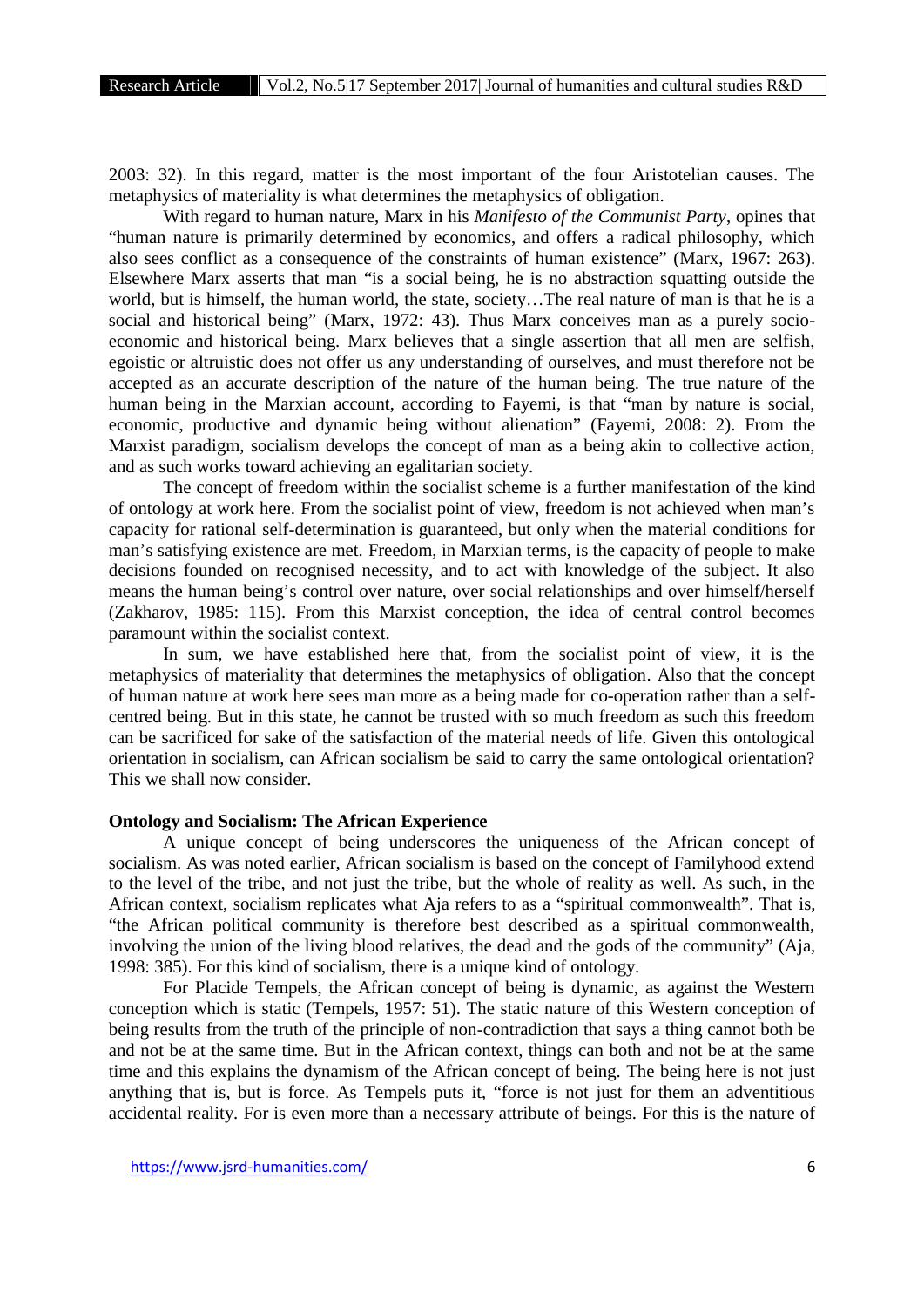being, force is being and being is force" (Tempels, 1957: 51). But then, it will be very wrong to refer to the African as dynamist or an energist.

The forces as mentioned above cannot subsist on their own. These forces must interact. As against the idea of the self-subsisting substances in Western ontology, African ontology permits of the interaction of forces. Theses or being interact based on their hierarchy. Hierarchically, the order of the universe is arranged thus,

God

Major /Minor Divinities, Spirits e.g deities

Man, Chiefs, elders and others

Things, animals, plants, minerals, and land

From the above, God is at the top, major/minor divinities and spirits follow next man and things. The relationship between these beings is, oftentimes, metaphysical. This is against the mechanical, chemical and physical interactions alone allowed by the Western mind set.

The concept of separate beings or forces which exists side by side, independent of one another is foreign to African thought. Rather, the forces have an intimate ontological relationship; they preserve a bond one with another comparable with that which binds the creator with the creature. Consequently, "the world of force is held like a spider web of which no single thread can be caused to vibrate without shaking the whole network. Whatever affects an individual force influences other forces in their being. Nothing, therefore, moves in this universe of force without influencing other forces by its movement. An individual member's behaviour or act, by extension affects the ontological order and consequently, the being of the entire human and non-human community" (Aja, 2003 56/7). Ontologically therefore, the fact of the metaphysical interaction of forces is fundamental to the making of African Socialism.

In this setting, the relationships and interactions are held sacrosanct because of the implication an infringement on the system will hold for the all the members of the community. Within this context, the question of taboos also arises. When a member offends another or goes contrary to the familyhood spirit that keeps this community going, the offence is no just to the individual alone, but destabilizes the whole cosmic order, since all are interconnected. This results in the order and struggle to keep the community spirit alive, in order to avoid the making of heavy sacrifices, banishment or even death as the remedy for the imbalance a disturbance of the system might cause, via a taboo. As such, in the African setting, the hallmarks of social relationships are: "fellow feeling, ontological solidarity and selflessness" (Aja, 1998: 385). Afisi corroborates this fact when he writes that, the "ontological foundation of African socialism was predicated upon the fact that the pre-colonial African societies were communalistic in nature. The three basic principles of communalism, collectivism and egalitarianism were said to be the guiding forces behind communities in pre-colonial Africa" (Afisi, 2009: 33).

One obvious implication of the ontology described above is that, the community is held supreme over the individual. The individual never owns anything, but holds in trust whatever he possesses. Even natural talents which are supposed to be the prerogative of the owner are regarded as social assets to be used for the benefit of the community. The right to land is simply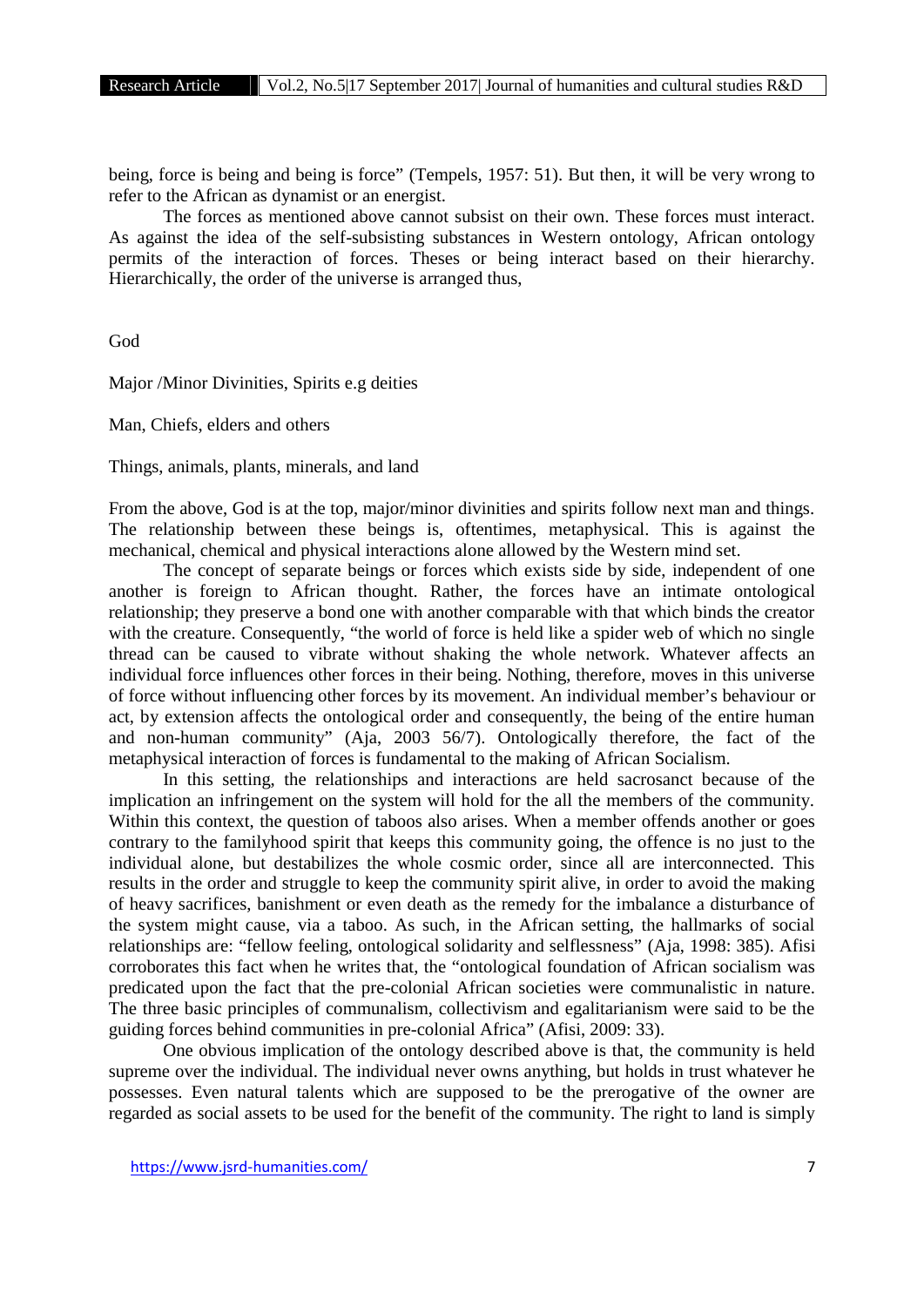the right to use it, "for he (the African) had no other right to it, nor did it occur to him to try and claim one" (Nyerere, 1968: 7). Everybody here is a worker. As Njoku puts it, "African culture is participatory culture that is full of life and action" (Njoku, 2002: 130). This is because, "there is no other way of making a living for the community" (Nyerere, 1968: 4). How tenable are of the positions expounded above? This we shall try to establish in the evaluation that follows. **Evaluation**

As an evaluation here, we will try to establish the deficiency of the ontological basis of socialism in general and African socialism in particular. Ontologically, socialism distrusts the individual and sees the individual as one to be controlled and regulated. A kind of social determinism is at work here, on this Njoku avers that, "in the process of social determinism, humans and their existential ends are not decisively important; but he/she claims that the person is wholly at the service of the bio-economic process, and claim as a sphere of self-determination (freedom) only what each organization permits. Consequently, even its system of values is imposed on society deterministically, with social values enjoying a primary place" (Njoku, 2002: 26). By this very orientation, socialism violates one of man's fundamental quality, that is the ability to control one's own actions. This ability is inborn in man and socialism with its social determinism relegates the value of this quality, in man, to the background.

Still on the question of socialism's distrust for freedom, Afisi also avers, in our view, Marxism-Leninism does not give man the freedom to exercise his personal ambition. The intrinsic nature of man entails the desire for a purposeful life, being free from interference, the possibility to exercise manifold abilities and ultimately man's desire to acquire personal property. These, to us, form the basic constituents of human nature. The argument here is that Marxism-Leninism as construed and practiced in some quarters of the world (such as the former Soviet Union, Cuba and China) expresses autocratic tendencies, and does not allow the individual to exercise his/her personal will. The problem here is not really scientific socialism as envisaged by Marx; rather, the difficulty is wrapped around the manner of adoption and implementation of this theory by many self-acclaimed communist societies (2009: 28/29).

Despite the final statement in the quotation above, socialism relegates freedom to the background.

Secondly, the overt emphasis the socialist ontology places on the material conditions of life is yet another issue. It seems to forget that balanced human existence is not just a function of satisfactory material conditions of life. Ike Odimegwu understands this point well when he submits that,

while the human factor is the fundamental element in economic development and indeed in all development initiatives, the metaphysical capital is the fundamental aspect of the human factor in the productive process. In this context, human labour is no longer seen as mere material productivity or means of economic advancement but as an expression of cosmic identification with Divine Essence. If the precinct of virtue is a defining element of the human person, development as human growth, will necessarily be a growth of the precincts of virtue. And considering that this is an inherent part of the human being, the cultivation and strengthening of the moral elements in the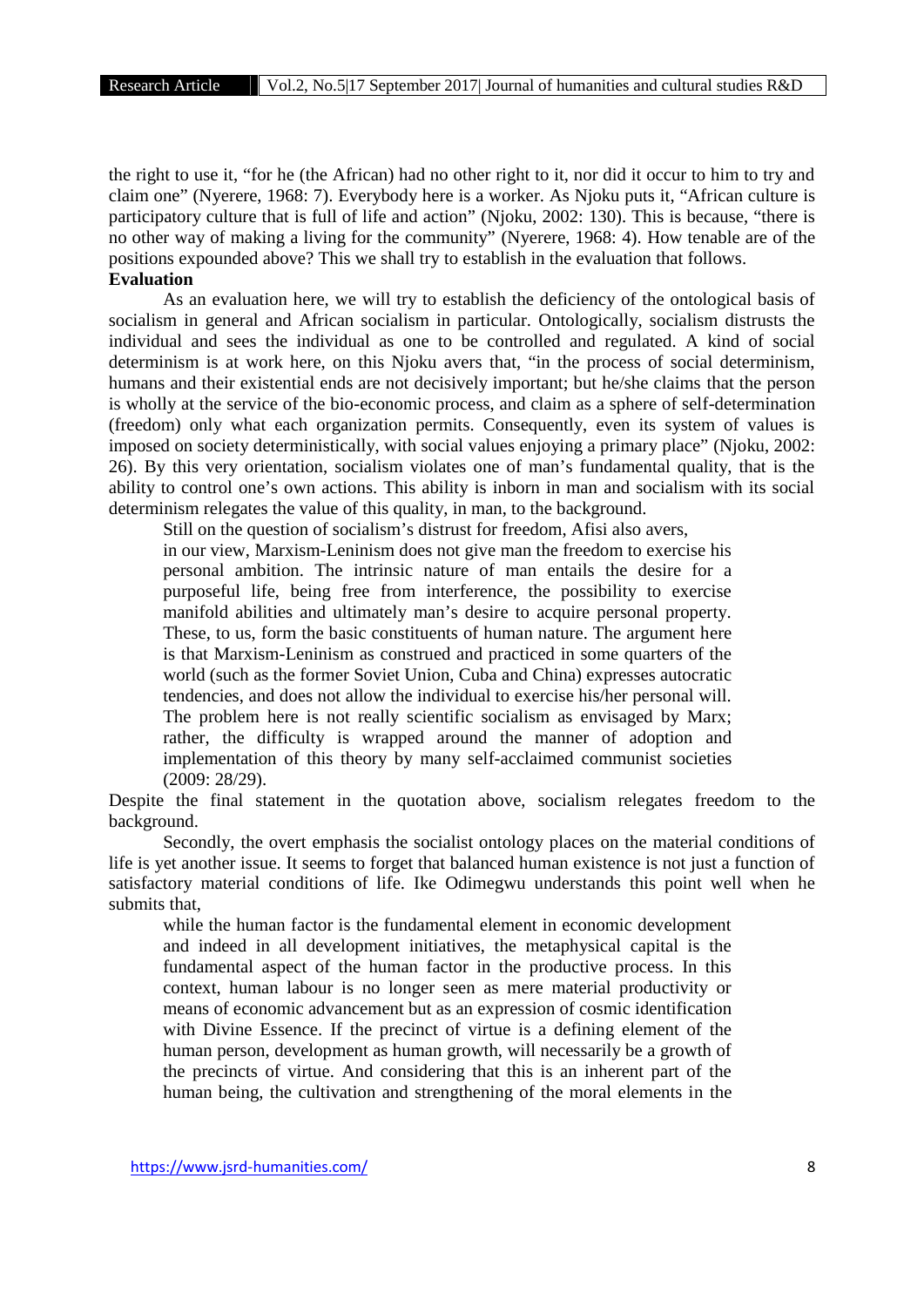individual should precede the formulation and implementation of development initiatives (2010: 57).

The importance of this metaphysics factor in development, the ontology of socialism fails to recognise and this is one of its fundamental flaws.

Still on the issue of the importance of the metaphysic in material affairs Agbakoba lends his voice. In his opinion, the human person is made up of mind, soul and spirit. And his reading of Osigwe's philosophy shows that he (Osigwe) gave more emphasis to the spirit as the supreme principle in man's being. He further contends that, the MDGs that are supposed to bring about the enhancement of the material conditions of life have failed. This particularly is because of its overt emphasis on the material conditions of life alone. In his opinion, "Anyiam-Osigwe's third dimension of man's being is the missing ingredient in the formulation of the MDGs and explains the reason for the failure of the MDGS to catapult the development of poorly performing nations that the rich countries had in mind" (Agbakoba, 2010: 217). This still goes to show that to ignore the immaterial conditions of life in trying to develop the materials conditions of life is quite an ontological oversight for socialism.

From the African